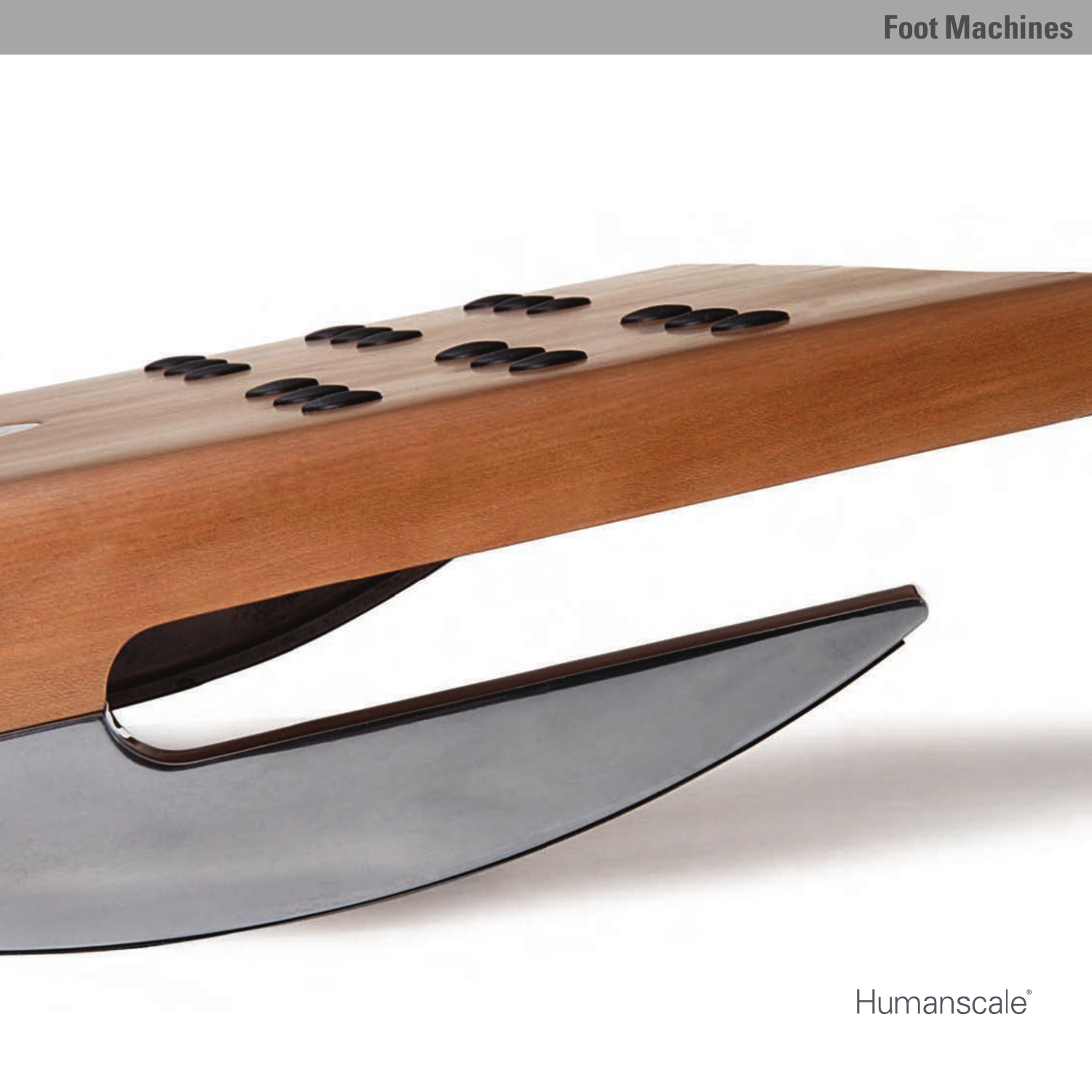Humanscale foot machines get your feet moving for health and comfort. They offer relief from prolonged, inactive sitting by encouraging a gentle rocking of the feet, which circulation. Our foot machines also raise the feet to relieve

T

<u>GAAMANA HAMA</u>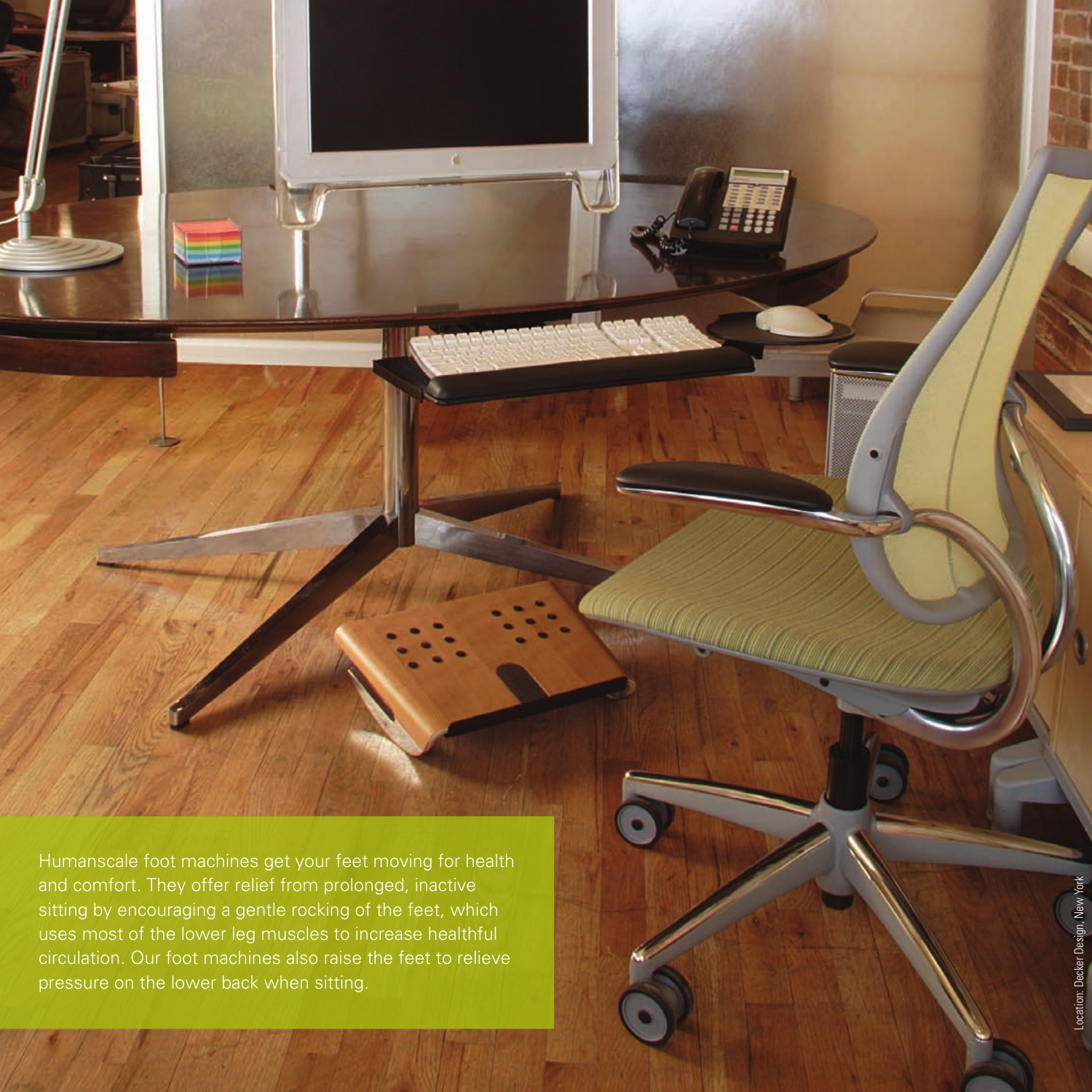

## FM500

The FM500 provides perfect support for the feet and legs to ease pressures on the lower back when sitting. With curved supports to encourage healthful rocking, the FM500 offers a surprising amount of functionality in a simple and elegant package.







### FM100

The FM100, offering a stable yet dynamically adjustable foot support, packs a lot of features into a value-priced package. In addition, the non-skid surface ensures that feet will stay right where you want them—on the foot rest—to relieve pressure on the lower back.

# FM300

The FM300 and FM300B, with their ball bearing rollers, encourage gentle rocking of the feet in the same way a rocking chair encourages movement. This rocking motion uses most of the lower leg muscles to increase healthful circulation. The FM300B offers built-in massage balls to rejuvenate tired feet. In addition, both offer 3" height adjustment for custom positioning.

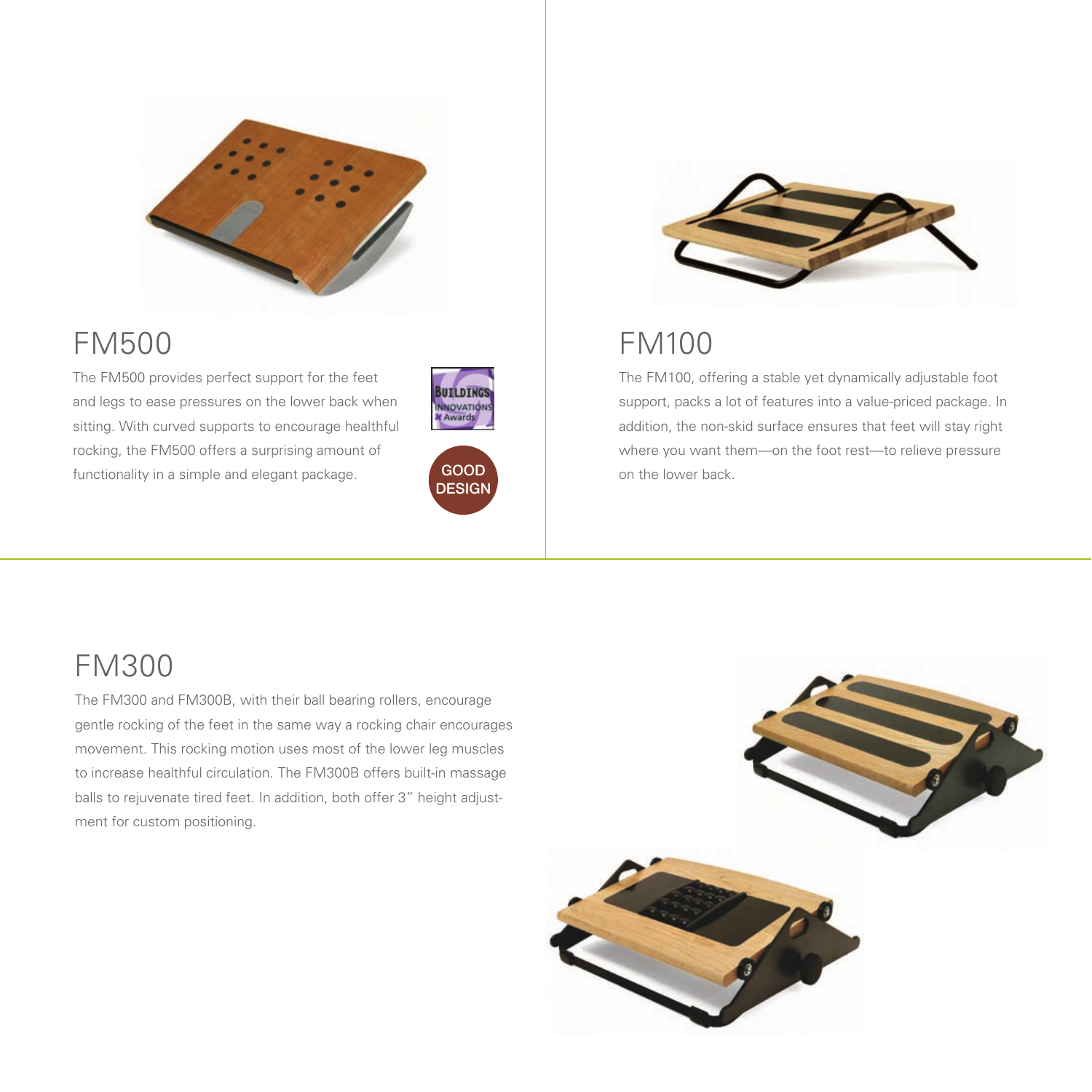### **Research**



**Active Sitting Reduces Foot Swelling**

physiological problems in the lower legs and feet during prositter's work."

*Winkel & Jorgensen*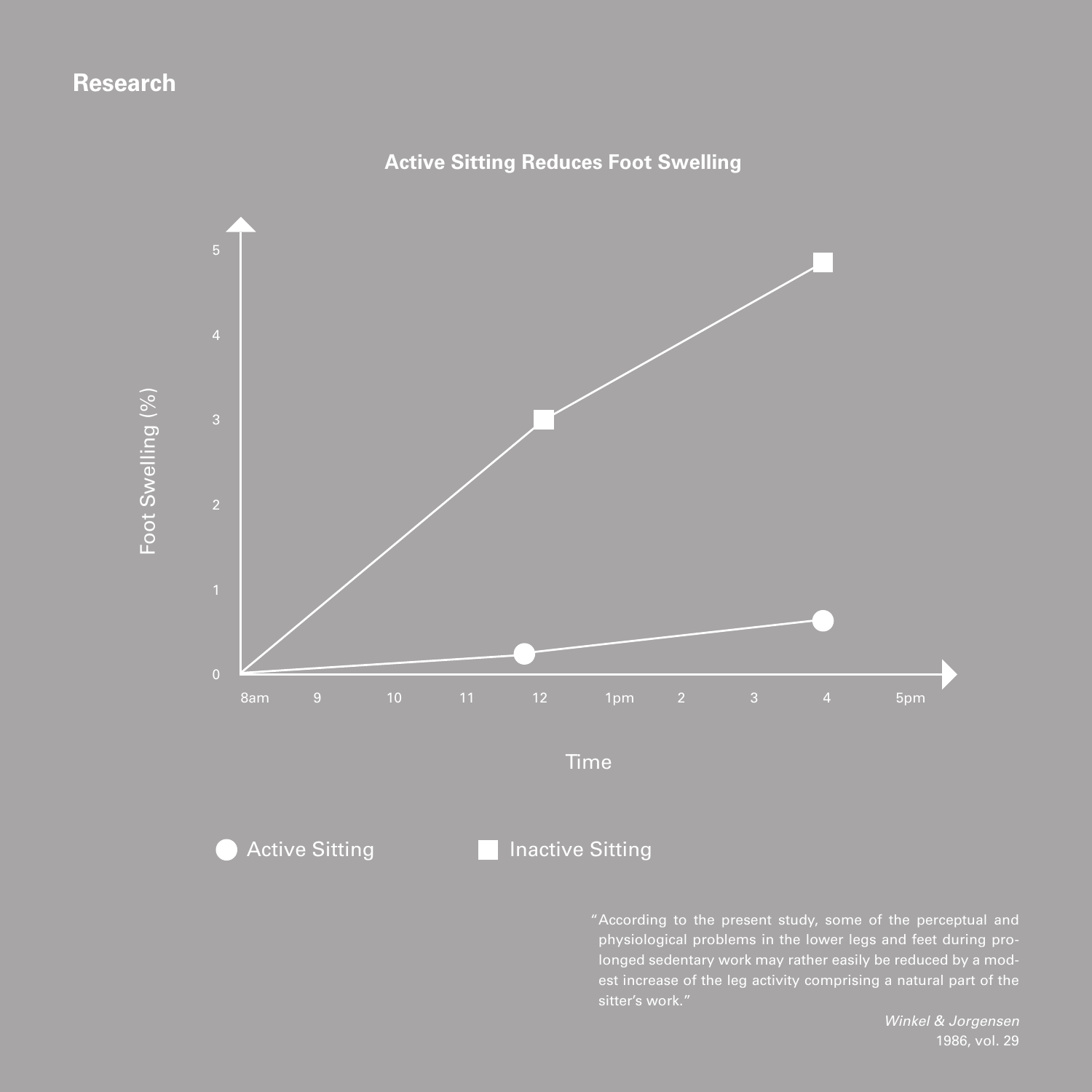

Lifetime Warranty

Lifetime Warranty

Lifetime Warranty